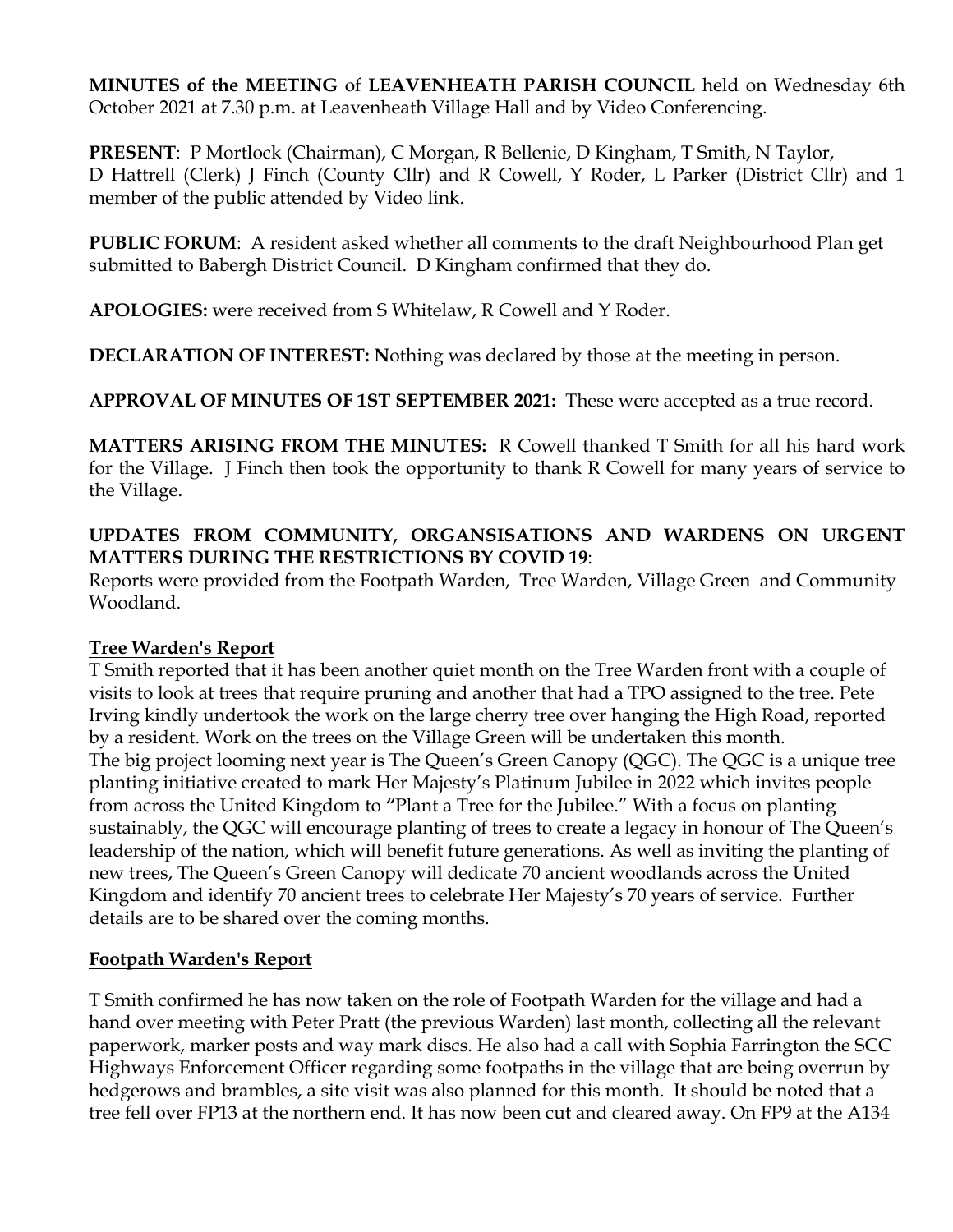end the access has been cleared. The northern end of FP5 from Plough Lane to the golf course fairway is badly blocked again. We now need to ask the landowner to clear their path.

### **Village Green Report**

The Chairman reported on the first Village Green meeting for some time and they now have various matters on-going which will be reported on at future Parish Council Meetings.

**BABERGH DISTRICT COUNCIL REPORT:** District Cllr L Parker joined the meeting via Video link. He let T Smith know not to hesitate to get in touch regarding District Council matters. He reported on a busy month at the District Council. At their meeting a Well Being Strategy to assist residents was discussed. They have Innovation support for business with a grant scheme aimed at small businesses. They are the first rural UK Council to switch their fleet to run on hydro-treated vegetable oil. Work is underway at the solar car ports at Kingfisher Leisure. The examination of the Joint Local Plan has taken place. The District Council is streamlining Neighbourhood Planning procedures. CCTV is being upgraded for Sudbury and Hadleigh via CIL funding. The new parking strategy consultation comments are being considered. It was resolved further evidence was needed to consider uplifting the pay of the senior leadership officers.

**SUFFOLK COUNTY COUNCIL REPORT:** County Cllr J Finch attended the meeting in person and his report covered the continuation of the upturn of Covid infections, however, death figures are very low due to the vaccinations success. Booster covid and flu jabs are starting. He again urged regular rapid flow tests. Wide scale improvements are planned to the Suffolk's Special Educational Need and Disability services following the review by experts from Lincolnshire. The Hold, a new archive and heritage centre on Ipswich's Waterfront was officially opened by HRH The Duke of Gloucester. A new online booking system has been developed to book slots for recycling. He is giving high priority to flooding issues and an action required in Leavenheath is to get relevant landowners together. Virtual Fostering and Adoption Sessions continue.

**NEIGHBOURHOOD PLANNING UPDATE:** D Kingham reported that the Consultation is open. The event at the Village Hall took place and all responses from the Consultation will be considered prior to the next stage of submitting to Babergh District Council.

**CORRESPONDENCE:** On-going correspondence was noted by the meeting.

**URGENT HIGHWAYS SAFETY MATTERS**: An incident was reported of a lady being swept off her feet on the narrow pavement along the A134 by the draft caused from a lorry. This was reported to J Finch between meetings and he reported that the County Council officers are investigating the scraping of the pavement surface to widen the pavement surface for walkers. L Parker offered to assist J Finch where cross-over exists between both Councils.

**FINANCE:** The Bank Balances as at 1st October 2021 are £48665.37 in the Community Account and £15509.29 in the Rate Reward Account making a total of £64174.66.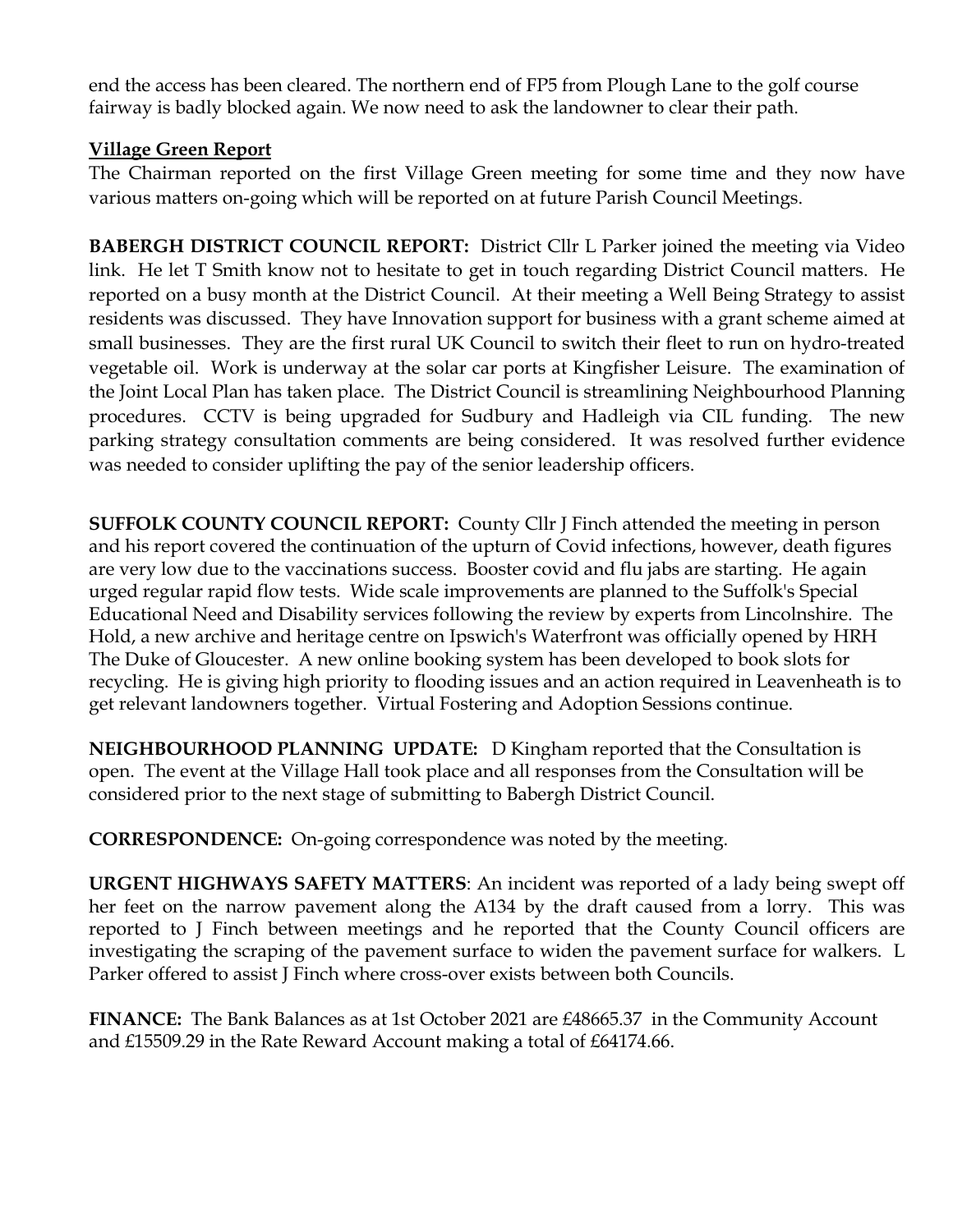| The following pre-agreed payments were made: - |        |                       |                     |
|------------------------------------------------|--------|-----------------------|---------------------|
| Cheque No.                                     | Amount | Payee                 | <b>Details</b>      |
| As at 1st October                              |        |                       |                     |
| <b>Funds Transfer</b>                          | 495.00 | Stoke by Nayland Club | V Green cuts        |
| <b>Funds Transfer</b>                          | 737.14 | Clerk/HMRC/SCC        | Staffing costs      |
| <b>Funds Transfer</b>                          | 542.40 | Spingold Design       | N/Plan Printing     |
| <b>Funds Transfer</b>                          | 277.20 | Tree & Lawn Co        | V Green maintenance |
| <b>Funds Transfer</b>                          | 68.00  | Leavenheath V Hall    | N/Plan Hall Hire    |
| <b>Funds Transfer</b>                          | 26.00  | Leavenheath V Hall    | <b>Hall Hire</b>    |

The External Audit Report was received with all matters approved.

R Bellenie presented details of potential uses of CIL monies which need to be spent within 5 years. If not, Babergh Council takes back the funds and works with the Parish to allocate the funding. Various links were provided to help increase the understanding of how the funds can be used. Members took the opportunity to thank R Bellenie for a very informative talk.

#### **Annual Review of Standing Orders and Financial Regulations**

The proposed amendments to the wording of both the Standing Orders and Financial Regulations circulated ahead of the meeting were approved and members agreed the amended documents reflect our current needs.

**MAINTENANCE OF VILLAGE ASSETS:** T Smith reported that despite a spell of self isolating due to Covid 19 and the weather, several outstanding tasks have been undertaken this month:-

- All the ivy, covering the fence on the Village Green, has now been cleared and wood preserver will be applied in dry weather.

- The Notice Board on the High Road has had a coat of Weathershield paint.

- The Sylvia Attwood Bench on the Village Green has had a coat of oil, and the small sign on the village green has a flip top and has been re-painted.

- The hedgerow encroaching on the footpath along the High Road was kindly trimmed back by Pete Irving at no cost the Parish Council

The other outstanding tasks are listed below:-

The Hidden bench needs taking apart and re-building.

The Leavenheath Village Sign (Re-varnish required)

**REPORTS AND QUESTIONS FROM CHAIRMAN AND MEMBERS :** T Smith reported that the application forms for Community Speed Watch have now been sent out to all the volunteers and once returned, these were to be forwarded to the Suffolk Constabulary to enable those volunteers to commence the relevant training. N Taylor repeated his previous request to have the Village Hall put on the Asset Register and asked for this request to be recorded in the Minutes. He stressed in strong terms that any matter relating to the Village Hall land and structures should be referred to the Parish Council as landlords. The Chairman and others were not clear that this had been established and the Village Hall Management Committee, who are a registered Charity, have been managing matters very effectively over the years. N Taylor stated that he was supportive of the work of the Village Hall Management Committee, however, was concerned to retain the Village Hall as an asset for the Village. This matter will form a future Agenda item following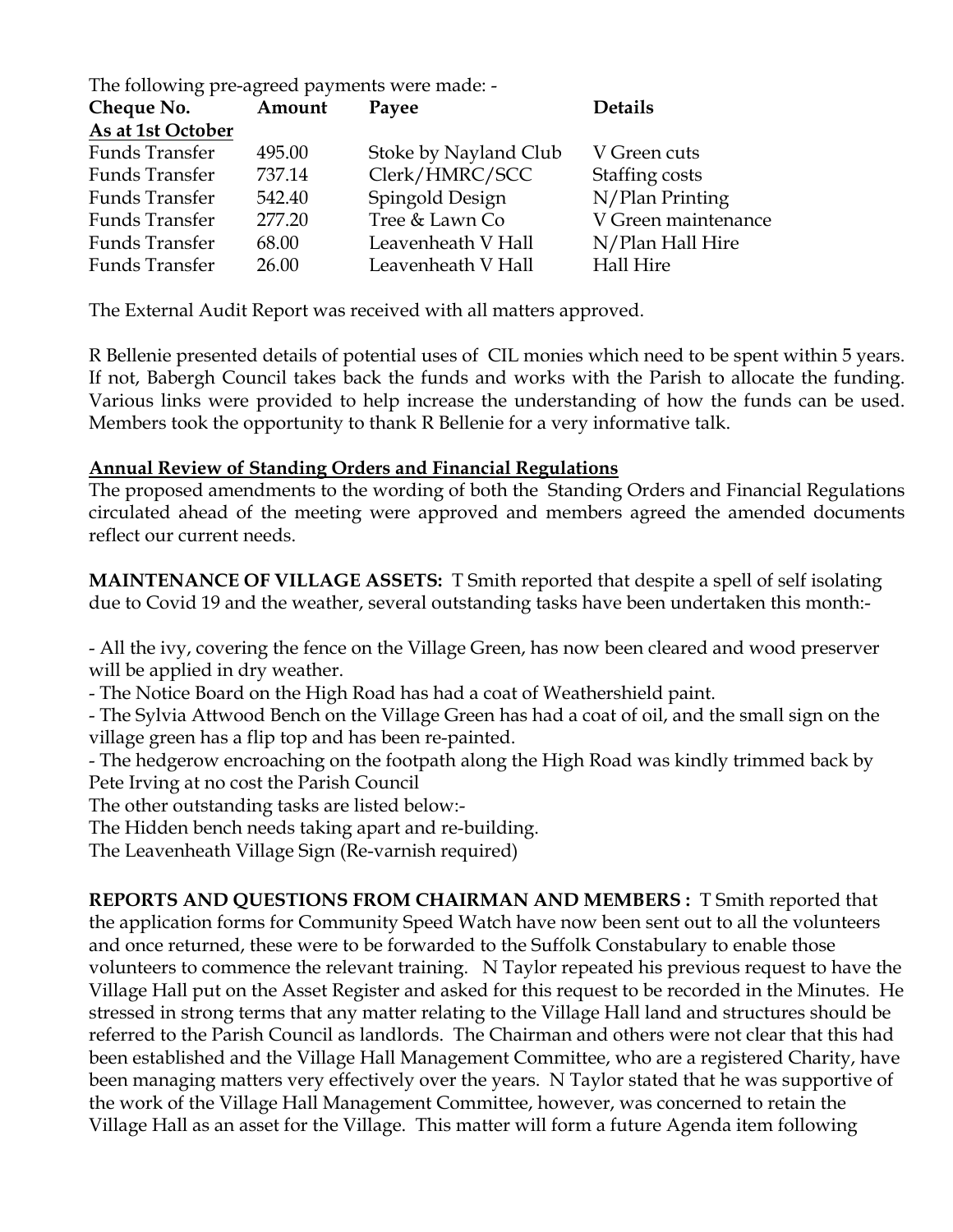some further investigation - **Action Clerk and Chairman**. \*\*Since the meeting the Clerk has resent a summary of legal documents we hold and N Taylor has provided an account from his recollection after he joined the Parish Council in 1989. It was noted the Risk Management Policy and Asset Register will be on the Agenda for review at the November Meeting. T Smith agreed to start the Annual Inspection of Village Assets. R Cowell raised points in relation to the Village Hall Ventilation Strategy and potential improvements to the cycling network in the Village.

The meeting closed at **9.38 p.m**.